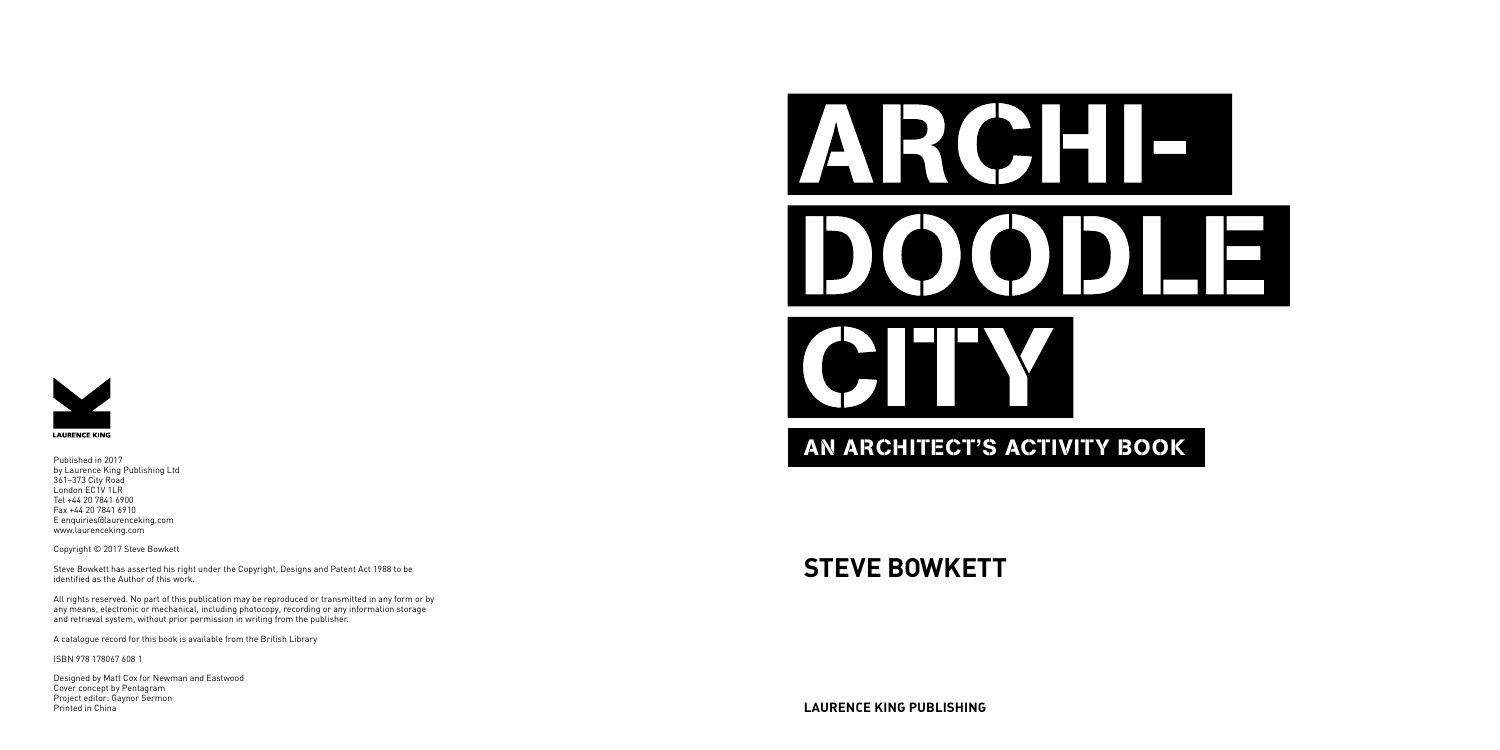More than half of the world's population now lives in urban centres across the globe, and this figure is increasing every year. Dealing with booming populations and reinventing how we live in cities is at the heart of how many architects and urban planners spend their time. Archidoodle City takes a look at how cities were in the past, and imagines how they may be in the future. Like my first book, Archidoodle, this is an activity book that invites you to design, sketch, colour and doodle different aspects of architecture, but this time the focus is on the city. I have used a broad spectrum of cities and their details as the starting point for each challenge: these range from ancient to contemporary, from small to large scale, and the challenges include both the academic and the playful, with the overriding focus being on having fun while you draw. **About the author** Steve Bowkett is passionate about good design. He has taught and practised architecture for over 25 years in numerous universities and colleges and is currently a senior lecturer at London South Bank University in the UK. Steve studied architecture at the Royal College of Art in London and the Polytechnic of Central London. His previous book, Archidoodle, has been published in ten languages. Steve lives in Buckinghamshire with his wife Jane and their daughters, Zoe, Sadie and Phoebe, plus a dog, two cats and a hundred fish. Steve, while still in pursuit of a serendipitous life, occasionally finds time to do nothing.

You are free to draw in any style and using any medium you please. All of my drawings are fairly clean and neat, but this is for the sake of clarity and you are encouraged to experiment with different tools in and around the spaces provided. As all of the drawings are black and white, feel free to use this as a colouring book instead of, or as well as, completing the exercises. Many students have found Archidoodle to be a useful portfolio primer, and I hope that Archidoodle City will be equally valuable in inspiring all readers to draw and to dream about the future of our urban environment.

### **Introduction**

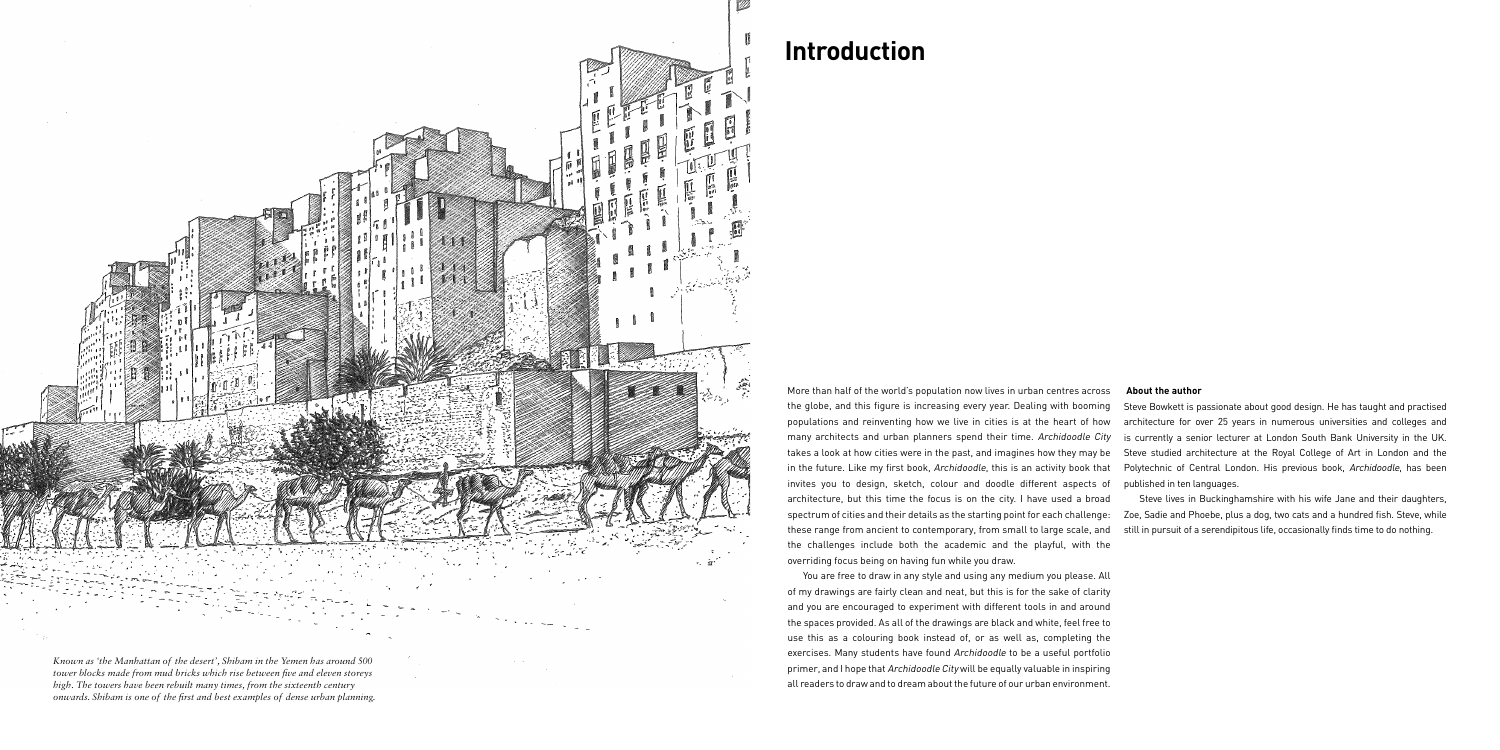# **Equipment**

These are the basic tools that you might consider using in this book.



*Rolling parallel rule*

*Circle template*



**Techniques**

This page shows a selection of the techniques that I have used to create the drawings in this book. These simple skills will provide you with the means to build texture and form, add shadow and increase density, and create a range of different material effects.





### *Material effects: coral; sediment; grasses; gravel; foliage; vegetation; rippled water; surface texture; still water*



*Material effects: water; cement render (stucco); roof tiles; planting; paving; masonry; fabric; rocks*



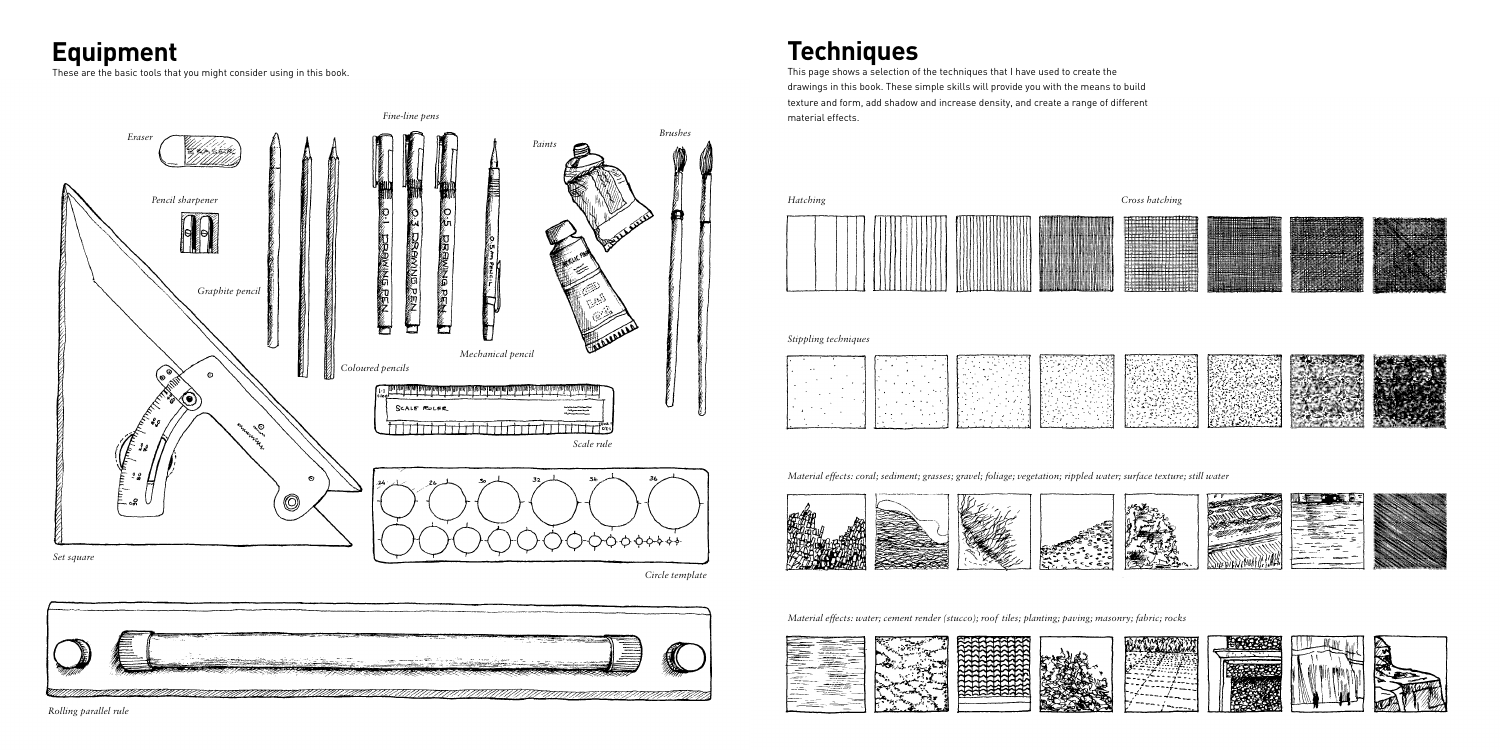## **Sketch perspectives**

These notes are a guide and not a comprehensive instruction on how to draw in perspective. The one-point perspective is often utilized to show the interior of a space – in the example below this is the interior of a street. For a one-point perspective, all elements within the drawing will converge towards a single point on the horizon (the vanishing point), which corresponds to the centre of the viewer's eye. As elements within the drawn landscape get further away they appear to get closer together and smaller.

The two-point perspective is useful for showing buildings as objects in three dimensions. These examples show how the horizon line (or eye line) alters the viewer's relationship to the building (i.e. looking up or down upon it) if it is moved. As you can see, there are now two vanishing points, which are both placed on the horizon line. The vertical building lines are all at right angles to the horizon line and parallel with each other. Moving the two vanishing points closer towards each other will distort the building, having the effect of making it appear to be oblique. On the other hand, moving them apart will flatten the image out.

*One-point perspective*







*V.P.*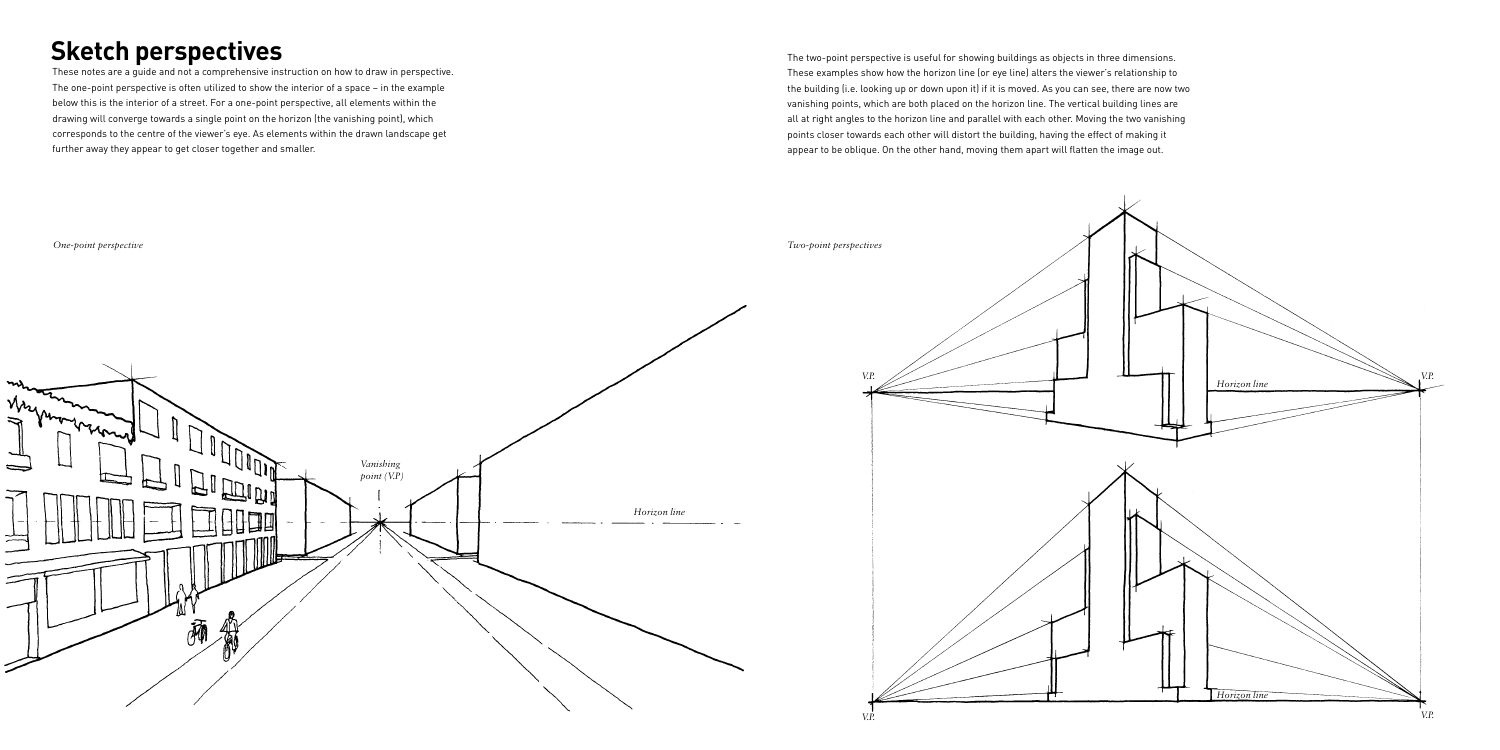

a constant state of flux, with new buildings changing the skyline every year.



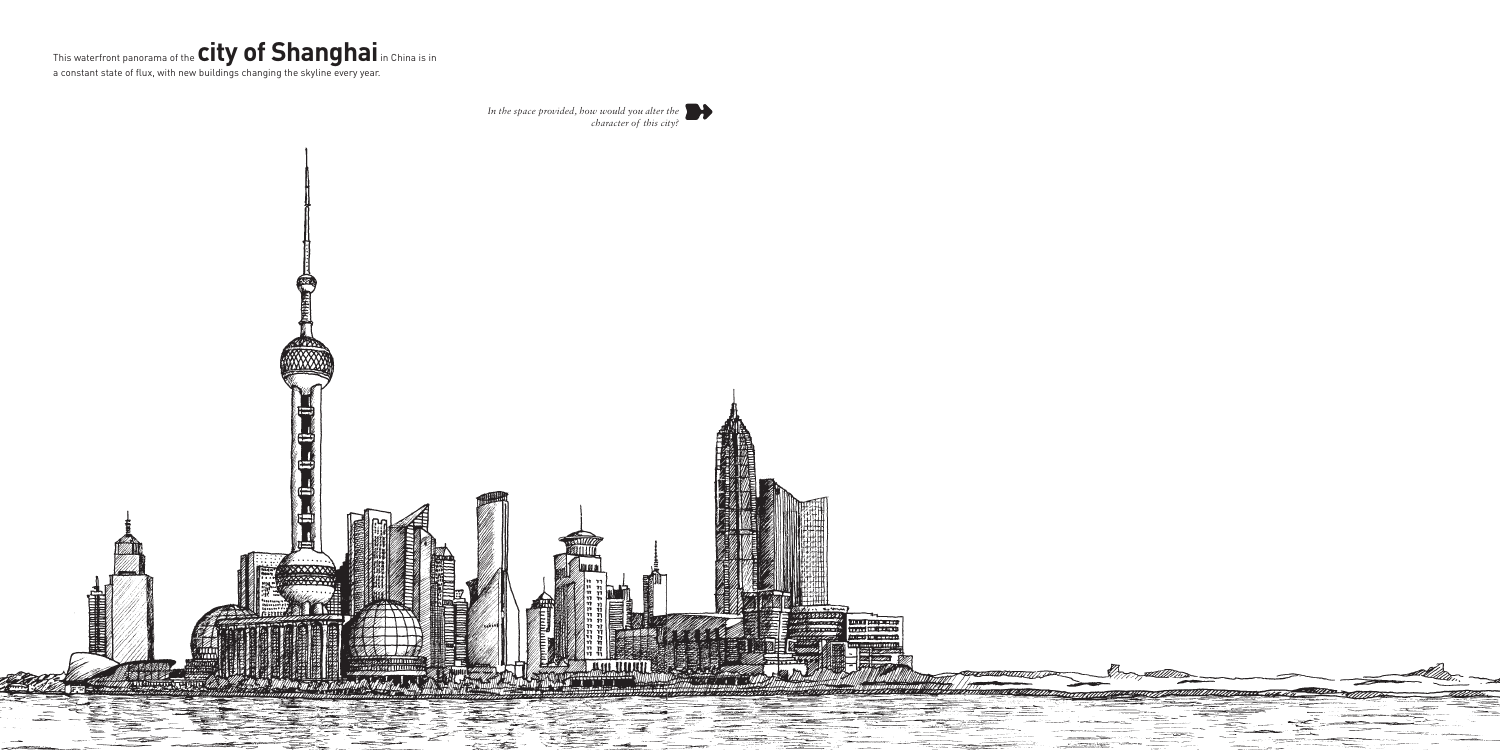# Shopping and **ShOP fronts** form a major part of our experience of cities.

Here are some examples of shop fronts that either celebrate or disregard the goods or services being sold.





*In the space provided, design a shop front for a particular specialist item.*

*Left: Salon Mittermeier hair salon, Linz, Austria. Xarchitekten, 2008. Above: Retti candle shop, Vienna, Austria. Hans Hollein 1965.*

*Below: Konzepp Store, clothing retailer, Hong Kong. Geoff Tsui, 2010.*



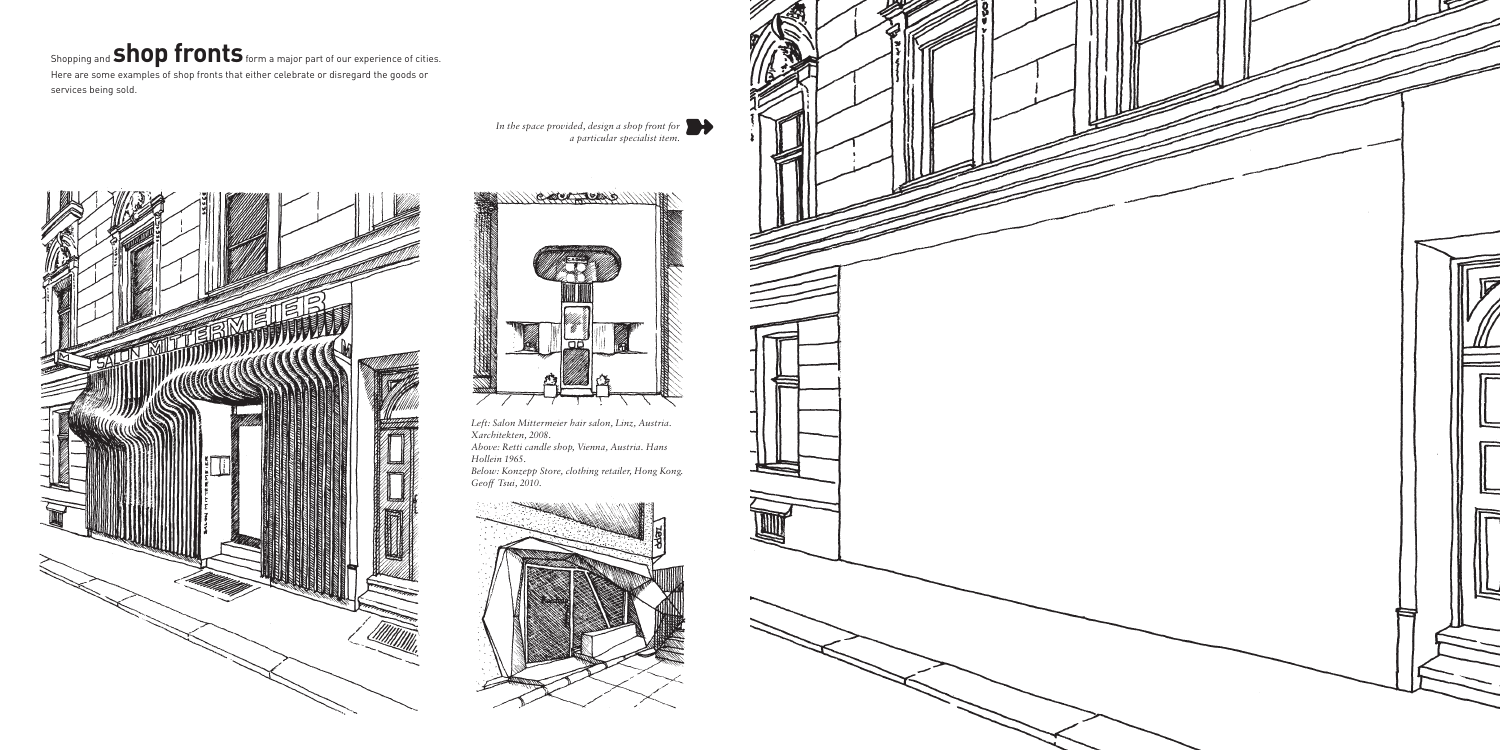# **Derinkuyu Underground City is an ancient**

(eighth to seventh century BCE) underground city of the Median Empire in the Derinkuyu district of Turkey's Nevsehir province. Extending down over many storeys to a depth of around 60 metres (200 feet), it was large enough to shelter at least 20,000 people, together with their livestock and food supplies. This is the largest excavated underground city in Turkey and is just one of several underground complexes found across the Cappadocia region.

> *Complete this sectional drawing with your own underground city.*